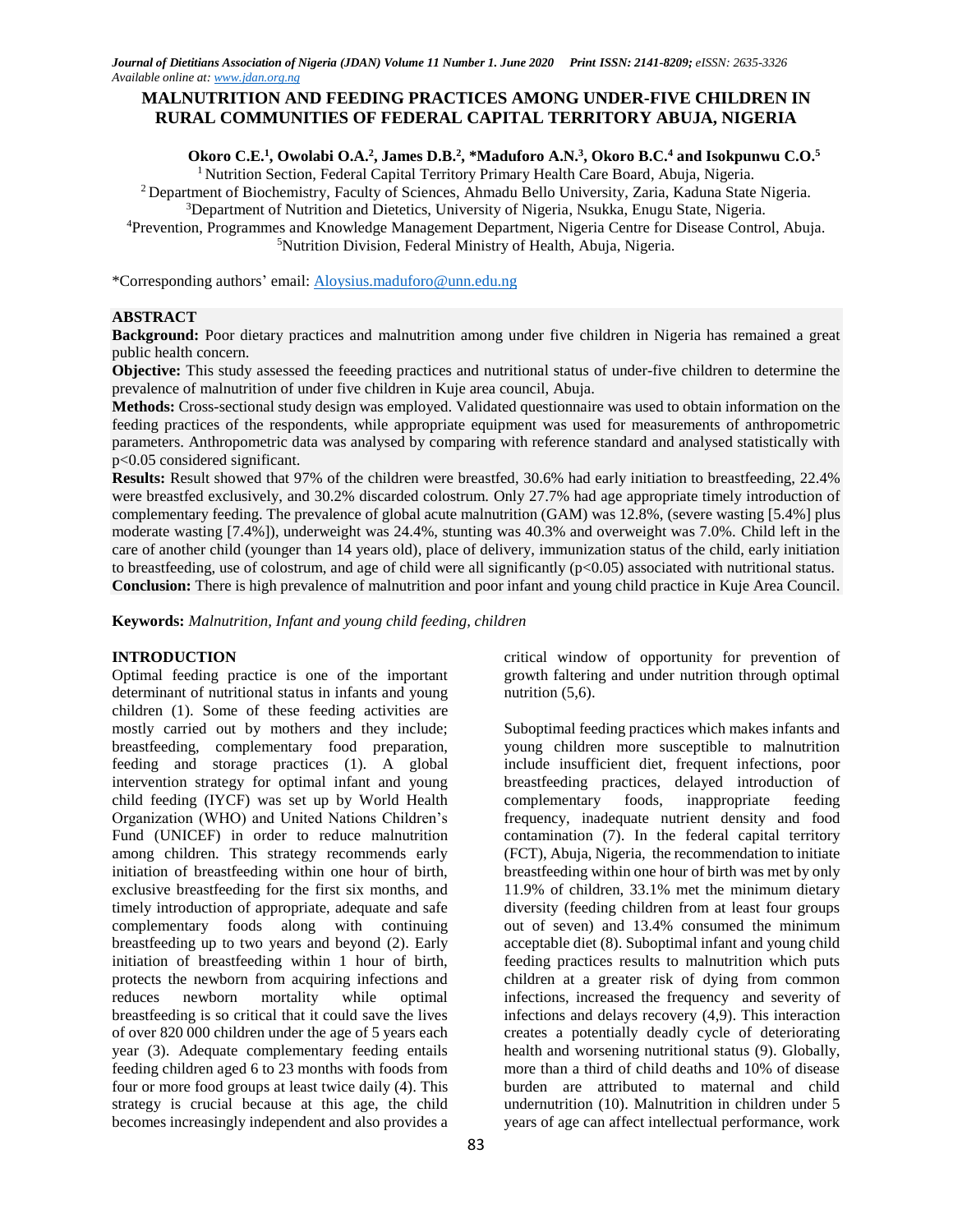capacity and health conditions at later age as malnutrition in early life has been linked to various metabolic diseases (4,6,11).

Identifying risk factors by examining feeding practice as the cause of malnutrition is expected to provide information on the appropriate intervention or prevention actions. None or little effort has been devoted to examining the key determinants of malnutrition among under-five children and their mothers in communities of Kuje Area Council of the FCT that will effectively guide nutrition interventions. This study therefore assessed the feeeding practices and nutritional status of under-five children which would aid in establishing the prevalence of malnutrition among under five children in Kuje area council, Abuja as well as guide in providing informed and appropriate intervention.

# **METHODS**

### **Study Design**

The study was a cross-sectional survey among under five children in Kuje area council, Abuja, Nigeria.

## **Study Area**

The study was conducted in Kuje Area Council, FCT - Nigeria. Kuje was chosen for this study because the Area Council ranks one of the lowest in the FCT in terms of nutritional status from the unpublished data from maternal newborn and child health week program generated by the FCT Primary Health Care Board over the years. Kuje Area Council is one of the six Area Councils of the FCT, others are; Abaji, Abuja Municipal, Bwari, Gwagwalada and Kwali Area Councils. The FCT falls within latitude 7° 25' N and 9° 20' North of the Equator and longitude 5° 45' and 7° 39' of the equator. Kuje Area Council shares boundaries with Gwagwalada and Kwali Area Council by west, with Abuja Municipal Area Council (AMAC) by the East, and by the South with Abaji Area Council and to the North by Bwari Area Council. It has 10 political wards with an administrative population of about 198,323 people (Projected 2006 Census Population) out of which under five children and Women of Child Bearing age account for about 39,785 (20% of Total Population) and 43,632 (22% of Total Population) respectively. The predominant tribes are Gbagyi, Gede, Gwandara, Ebira, Hausa and other tribes. There over 60 rural and semi urban localities with over 200 clusters (enumeration areas) in Kuje Area Council.

## **Study Population**

Eligible mothers of under-five children who were willing to participate and gave their consent were included in the study. Unwilling mothers of under five children that were sick requiring hospitalization were excluded from the study.

#### **Sample Size Determination**

Considering prevalence of malnutrition and allowable absolute error (precision) of 5% (0.05), design defect of 1.5, average House Hold of 6, non-response Household of 3%. The minimum required sample size was selected from the selected 31 clusters using the sample size calculator of Emergency Nutrition Assessment (ENA) software for SMART. The selected cluster was generated by ENA software for SMART after entering the available clusters as provided by the National Population Commission (NPC), and their population size. Household listing survey was carried out in the selected clusters and the eligible households numbered and eligible households were selected using simple random sampling by HAT methods. Consenting under five mother in the selected households participated in the study.

# **Sampling techniques**

A validated structured questionnaire was used to obtain data on demographic and household characteristics of the respondents. Questionnaires were administered with the help of trained research assistants.

### **Data Collection Techniques and Tools**

A validated structured questionnaire was used to obtain data on demographic and household characteristics. Questionnaires were administered with the help of trained research assistants. Anthropometric measurements of length/height, weight and mid-upper arm circumference (MUAC) were obtained using standard procedures. The indices BMI- for-age, weight-for-height and height-for-age) derived from the measurements were compared with the WHO child growth standard. Food consumption pattern of the children was determined using Food Frequency Questionnaires (FFQ) and 24-hour dietary recalls techniques.

## **Data and Statistical Analysis**

Emergency Nutrition Assessment (ENA) software was used for anthropometry data analysis (ENA for SMART 2011). Socio demographic data was presented as descriptive statistics of percentages, frequencies using statistical package for social sciences (SPSS) version 20. A multi variable analysis was done to ascertain the relationship of undernutrition / malnutrition in relation to other variables.

# **RESULTS**

The socio demographics characteristics of the caregivers of the under-five children sampled is shown in Table 1. The result showed that 94.2% of the households were headed by males and 5.8% were headed by females. Majority (99.2%) of the caregivers were females, 93.2% were married, and 32.9 % had no formal education, 6.8% did not complete primary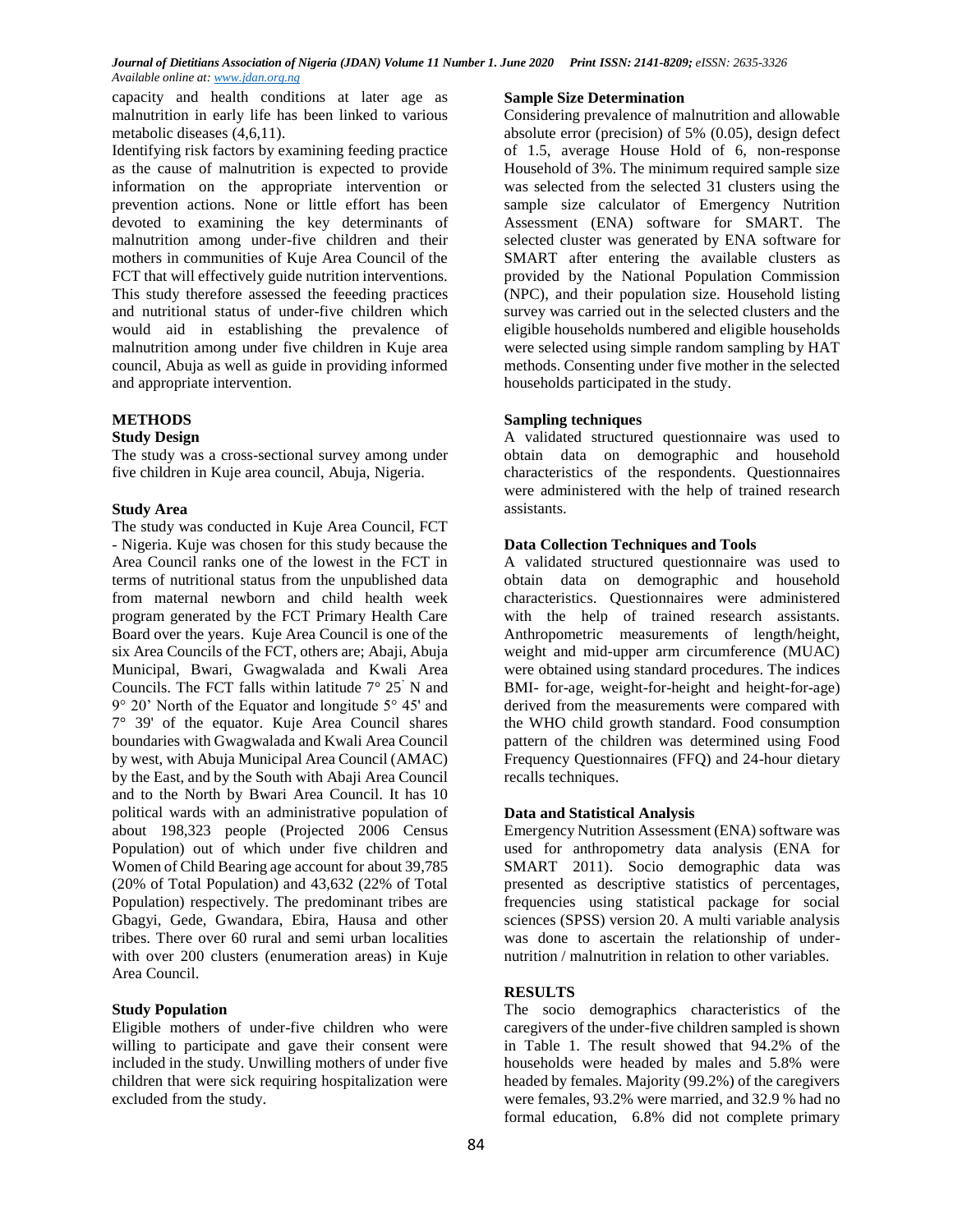school, 18.8% of the household head had no formal education and 24% had a tertiary education. Among the household heads, 2.3% were unemployed, 54.2% were artisans, 19.9% were civil servants and 23.6% were traders. About 68.9% of the caregivers earned below  $N10,000$  monthly, while 6.4% earned above N 50,000. The table also showed that 20.7% of the households head earned below  $\cancel{\text{N}}$  10,000 monthly, 37.5% earned  $N$  10,000 to  $N$  20,000 monthly, and 10.6% earned above  $N$  50,000 monthly.

**Table 1: Socio Demographic Characteristics of Care Givers of the Under Five Children in Kuje Area Council (KAC) of FCT Abuja**

| <b>Demographics</b>                                                      | <b>Frequency</b> | Percentage |
|--------------------------------------------------------------------------|------------------|------------|
| <b>Sex of Household head</b>                                             |                  |            |
| Male                                                                     | 455              | 94.2       |
| Female                                                                   | 28               | 5.8        |
| Total                                                                    | 483              | 100        |
| <b>Marital Status of Mother</b>                                          |                  |            |
| Married                                                                  | 450              | 93.2       |
| Single                                                                   | 17               | 3.5        |
| Divorced                                                                 | 5                | 1          |
| Widowed                                                                  | 11               | 2.3        |
| <b>Total</b>                                                             | 483              | <b>100</b> |
| <b>Education Level Attained</b>                                          |                  |            |
| No formal education                                                      | 159              | 32.9       |
| Did not Complete Primary School                                          | 33               | 6.8        |
| Primary School Completed                                                 | 97               | 20.1       |
| Completed secondary education                                            | 129              | 26.7       |
| Vocational/Commercial                                                    | 7                | 1.5        |
|                                                                          | 58               | 12.0       |
| Tertiary education                                                       |                  |            |
| <b>Total</b>                                                             | 324              | <b>100</b> |
| <b>Education Level Attained of Household Head</b><br>No formal education |                  |            |
|                                                                          | 91               | 18.8       |
| Completed Primary School                                                 | 92               | 19         |
| Did not Complete Primary School                                          | 45               | 9.3        |
| Completed secondary education                                            | 127              | 6.4        |
| Vocational/Commercial                                                    | 12               | 2.5        |
| Tertiary education                                                       | 116              | 24.0       |
| <b>Total</b>                                                             | 483              | 100        |
| <b>Occupation of Caregiver</b>                                           |                  |            |
| Business/Trader                                                          | 126              | 26.1       |
| Civil Servant                                                            | 55               | 11.4       |
| Artisan                                                                  | 234              | 48.4       |
| None/Housewife                                                           | 68               | 14.1       |
| Total                                                                    | 483              | <b>100</b> |
| <b>Occupation of Household Head</b>                                      |                  |            |
| Business/Trader                                                          | 114              | 23.6       |
| Civil Servant                                                            | 96               | 19.9       |
| Artisan                                                                  | 262              | 54.2       |
| Unemployed                                                               | 11               | 2.3        |
| <b>Total</b>                                                             | 483              | <b>100</b> |
| <b>Estimated Monthly Income of Caregiver</b>                             |                  |            |
| <b>Below N10,000</b>                                                     | 333              | 68.9       |
| N <sub>10</sub> ,000 to N <sub>20</sub> ,000                             | 78               | 16.2       |
| N 21,000 to N50,000                                                      | 41               | 8.5        |
| Above N50,000                                                            | 31               | 6.4        |
| Total                                                                    | 483              | 100        |
| <b>Estimated Monthly Income of Household Head</b>                        |                  |            |
| <b>Below N10,000</b>                                                     | 100              | 20.7       |
| N10,000 to N20,000                                                       | 181              | 37.5       |
| N21,000 to N50,000                                                       | 151              | 31.3       |
| Above N50,000                                                            | 51               | 10.6       |
| <b>Total</b>                                                             | 483              | 100        |
| <b>Household Estimated Monthly Expenditure on Food</b>                   |                  |            |
| <b>Below N10,000</b>                                                     | 388              | 80.3       |
| N10,000 to N20,000                                                       | 61               | 12.6       |
| N21,000 to N50,000                                                       | $28\,$           | 5.9        |
| Above N50,000                                                            | 6                | 1.2        |
| <b>Total</b>                                                             | 483              | <b>100</b> |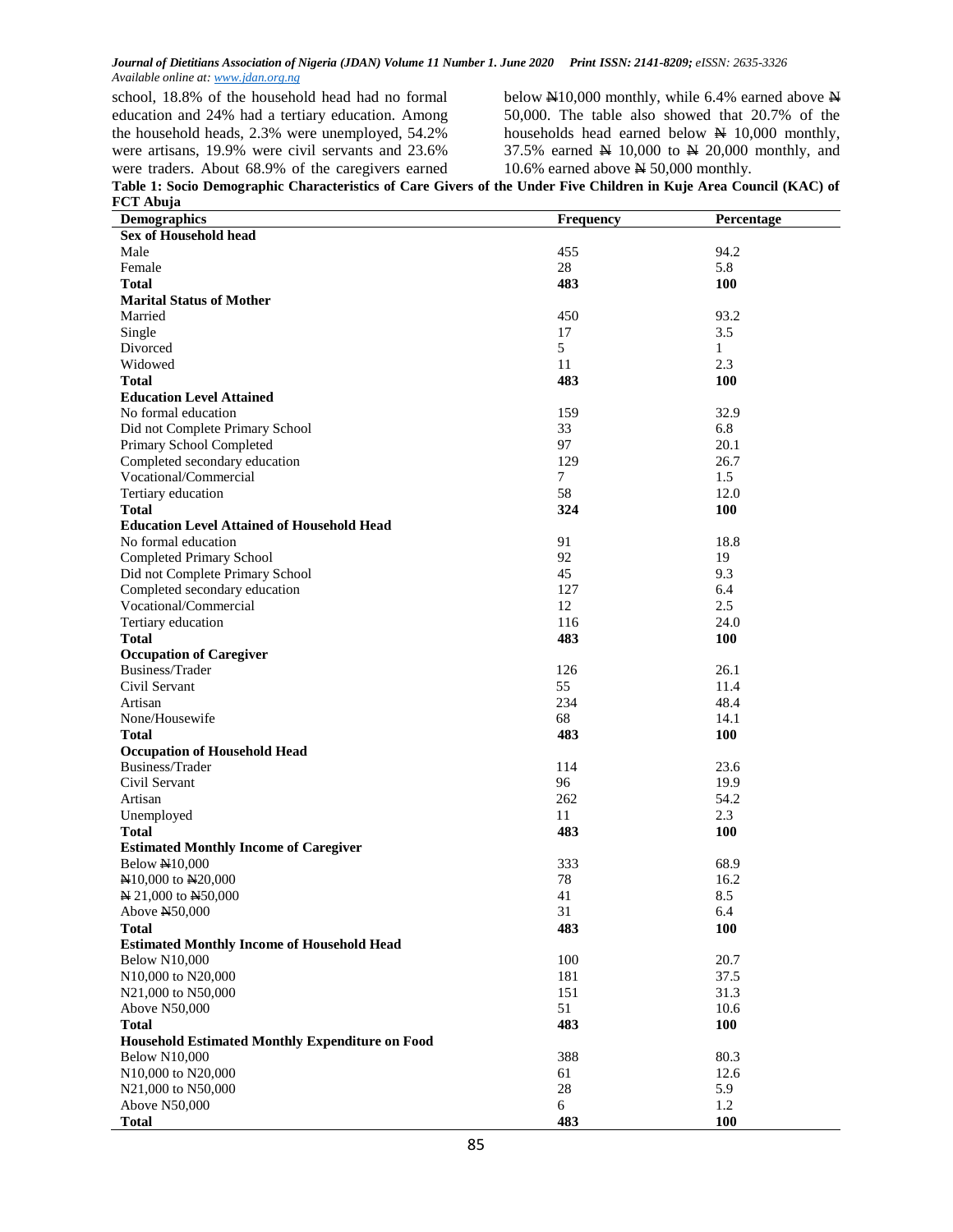Table 2 shows the breastfeeding practices of infants (0-24) months. Majority (96.7%) of the children sampled were breastfed, 30.6% had early initiation to breastfeeding within 1 hour of birth, 69.4% were fed after hours and 18.8% after days. About 45.5% had prelacteal feeding, 69.8% fed infant's colostrum, however, 30.2% discarded it. Only 33.1 % of the children were fed breast milk exclusively within the first 3 months. Whereas, 22.4% children were breastfed exclusively from 3-6 months. About half (47.6%) of the respondents for the survey were breastfeeding their babies at the time of this study. Majority (76%) of the respondents breastfed their babies for a period of 1 to 2 years.

| Table 2: Breastfeeding practices of the under five children Sampled in Kuje Area Council (KAC) of FCT Abuja |                  |                   |
|-------------------------------------------------------------------------------------------------------------|------------------|-------------------|
| Variable                                                                                                    | <b>Frequency</b> | <b>Percentage</b> |

| Variable                                              | Frequency    | Percentage |
|-------------------------------------------------------|--------------|------------|
| <b>Breastfeeding</b>                                  |              |            |
| Child that breastfed                                  | 467          | 96.7       |
| Not breastfed                                         | 16           | 3.3        |
| <b>Total</b>                                          | 483          | <b>100</b> |
|                                                       |              |            |
| <b>Initiation to breastfeeding</b>                    |              |            |
| Within 1 hour                                         | 148          | 30.6       |
| <b>Hours</b>                                          | 244          | 50.5       |
| Days                                                  | 91           | 18.8       |
| <b>Total</b>                                          | 483          | <b>100</b> |
|                                                       |              |            |
| <b>Prelacteal Feeds</b>                               |              |            |
| <b>Had Prelacteal feeds</b>                           | 220          | 45.5       |
| No Prelacteal feeds                                   | 263          | 54.5       |
| <b>Total</b>                                          | 483          | <b>100</b> |
|                                                       |              |            |
| Colostrum                                             |              |            |
| Fed baby colostrum                                    | 337          | 69.8       |
| Discard                                               | 146          | 30.2       |
| <b>Total</b>                                          | 483          | <b>100</b> |
| <b>Exclusive Breastfeeding</b>                        |              |            |
| $Birth-3 months$                                      | 160          | 33.1       |
| $3 - 6$ months                                        | 108          | 22.4       |
| $Birth - 6 months$                                    | 268          | 55.5       |
| <b>Total</b>                                          | 476          |            |
|                                                       |              |            |
| <b>Feed from Birth to 3 months</b>                    | 160          | 33.1       |
| Breast milk only                                      | 160          | 33.1       |
| Water and Breast milk                                 | 196          | 40.6       |
| Water in first week, continued with breast milk only  | 31           | 6.4        |
| Breast milk, Water, Grains                            | 34           | 7.0        |
| Breast milk, Water, other foods                       | 14           | 2.9        |
| Breast milk, Infant formula                           | 30           | 6.2        |
| Infant Formula, Water                                 | $\mathbf{1}$ | 0.2        |
| <b>Others</b>                                         | 17           | 3.5        |
| <b>Total</b>                                          | 483          | 100        |
| Feed from 3 to 6 months                               |              |            |
| Breast milk only                                      | 108          | 22.4       |
| Water and Breast milk                                 | 88           | 18.2       |
| Water in first week, continue d with breast milk only | 11           | 2.3        |
| Breast milk, Water, Grains                            | 61           | 12.6       |
| Breast milk, Water, other foods                       | 152          | 31.5       |
| Breast milk, Infant formula                           | 17           | 3.5        |
| Others                                                | 46           | 9.5        |
| Total                                                 | 483          | <b>100</b> |

Table 3 shows the complementary feeding practices of the under five children. It shows that 40.6 % of the

children had complementary food introduced at age 3- 6 months, 8.5% were introduced complementary foods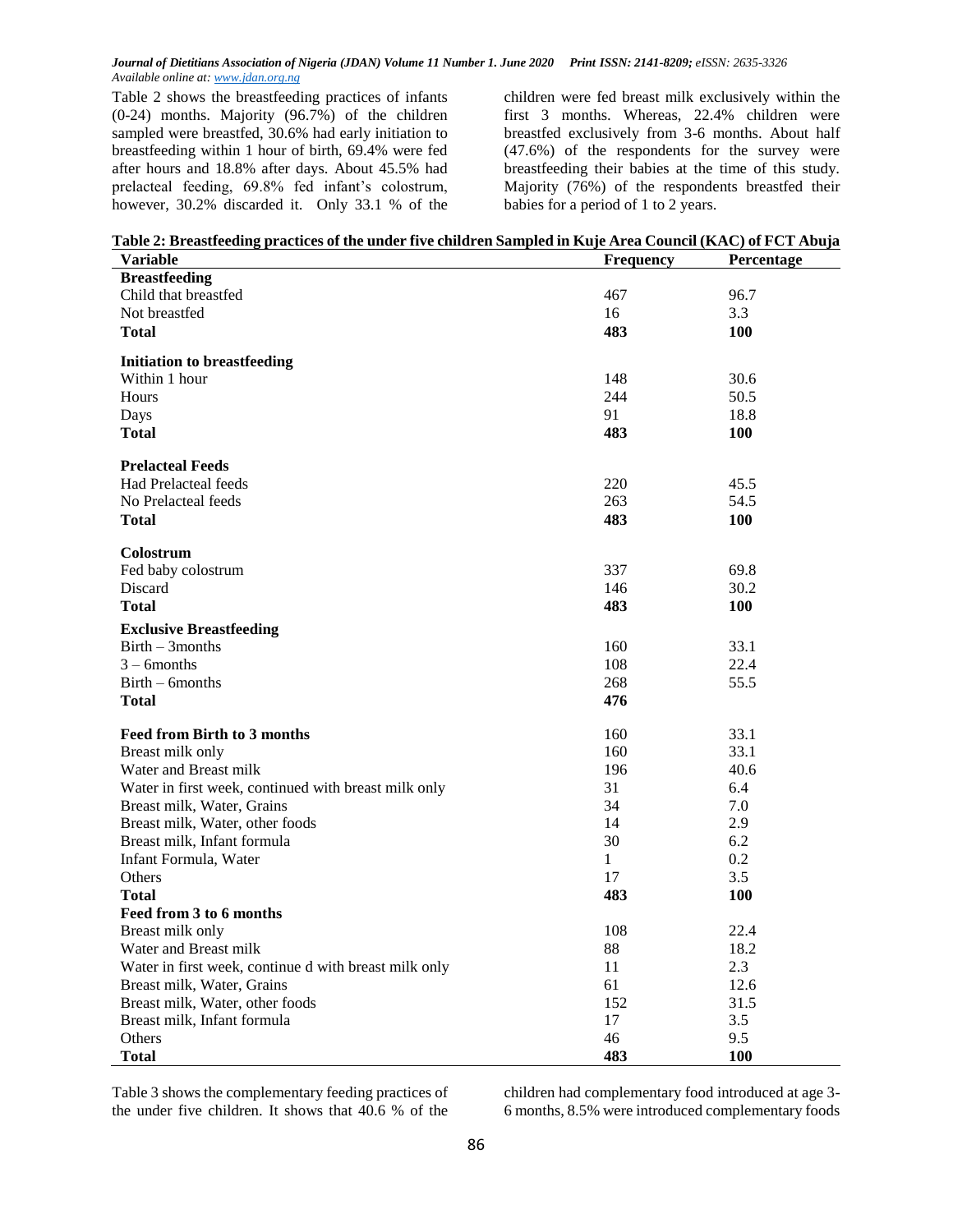at below 3 months. Majority (75.6%) of the children had their complementary food sources from locally available foods and a few (8.7%) had complementary foods that are commercially prepared. Most (62.5 %) of the children were fed 3-4 times per day while 20.3%

were fed 1-2 times. Majority of the children ate freshly prepared foods and 25.9% of them ate stored foods. The consistency of the foods were thick for 69.2% of the children while 30.8% had thin foods.

| Table 3: Complementary Feeding practices of the under five Children Sampled in Kuje Area Council (KAC) |  |
|--------------------------------------------------------------------------------------------------------|--|
| of FCT Abuja                                                                                           |  |

| <b>Variable</b>                            | Frequency | Percentage |
|--------------------------------------------|-----------|------------|
| Age of Introductory of complementary foods |           |            |
| Below 3 months                             | 41        | 8.5        |
| $3 - 6$ months                             | 196       | 40.6       |
| 6 months                                   | 134       | 27.7       |
| Above 6 months                             | 112       | 23.2       |
| <b>Total</b>                               | 483       | 100        |
| <b>Type of Complementary foods Sources</b> |           |            |
| Prepared from Locally available            | 365       | 75.6       |
| Commercially prepared                      | 42        | 8.7        |
| Others                                     | 78        | 15.7       |
| <b>Total</b>                               | 483       | 100        |
| <b>Frequency of Feed per day</b>           |           |            |
| $1 - 2$ times                              | 40        | 20.3       |
| $3 - 4$ times                              | 302       | 62.5       |
| $5 - 6$ times                              | 97        | 20.1       |
| $7 - 8$ times                              | 44        | 9.1        |
| <b>Total</b>                               | 483       | 100        |
| Duration of foods given                    |           |            |
| Freshly prepared                           | 358       | 74.1       |
| Stored                                     | 125       | 25.9       |
| <b>Total</b>                               | 483       | 100        |
| <b>Consistency of food</b>                 |           |            |
| Thick                                      | 334       | 69.2       |
| Thin                                       | 149       | 30.8       |
| <b>Total</b>                               | 483       | 100        |

The food consumption pattern of the under-five children for food varieties according to WHO IYCF categorization (4-star diets) shows that majority (88%) of the children consumed staples, fats and vegetables (70.8). Less than half (47.6%) consumed legumes while 39.1% consumed animal sourced foods.

The prevalence of acute malnutrition among the under five children in KAC of FCT Abuja is presented in

Table 4. The prevalence of acute malnutrition (GAM) for both boys and girls were 12.8%, among the boys 16% and among the girls were 9.6%. Prevalence of moderate acute malnutrition (MAM) was for both genders were 7.4%, for boys were 9.0% and for the girls were 5.7%. Also the table showed that the prevalence of severe acute malnutrition (SAM) for both genders were 5.4%, for boys were 6.9% and for girls were 3.9%.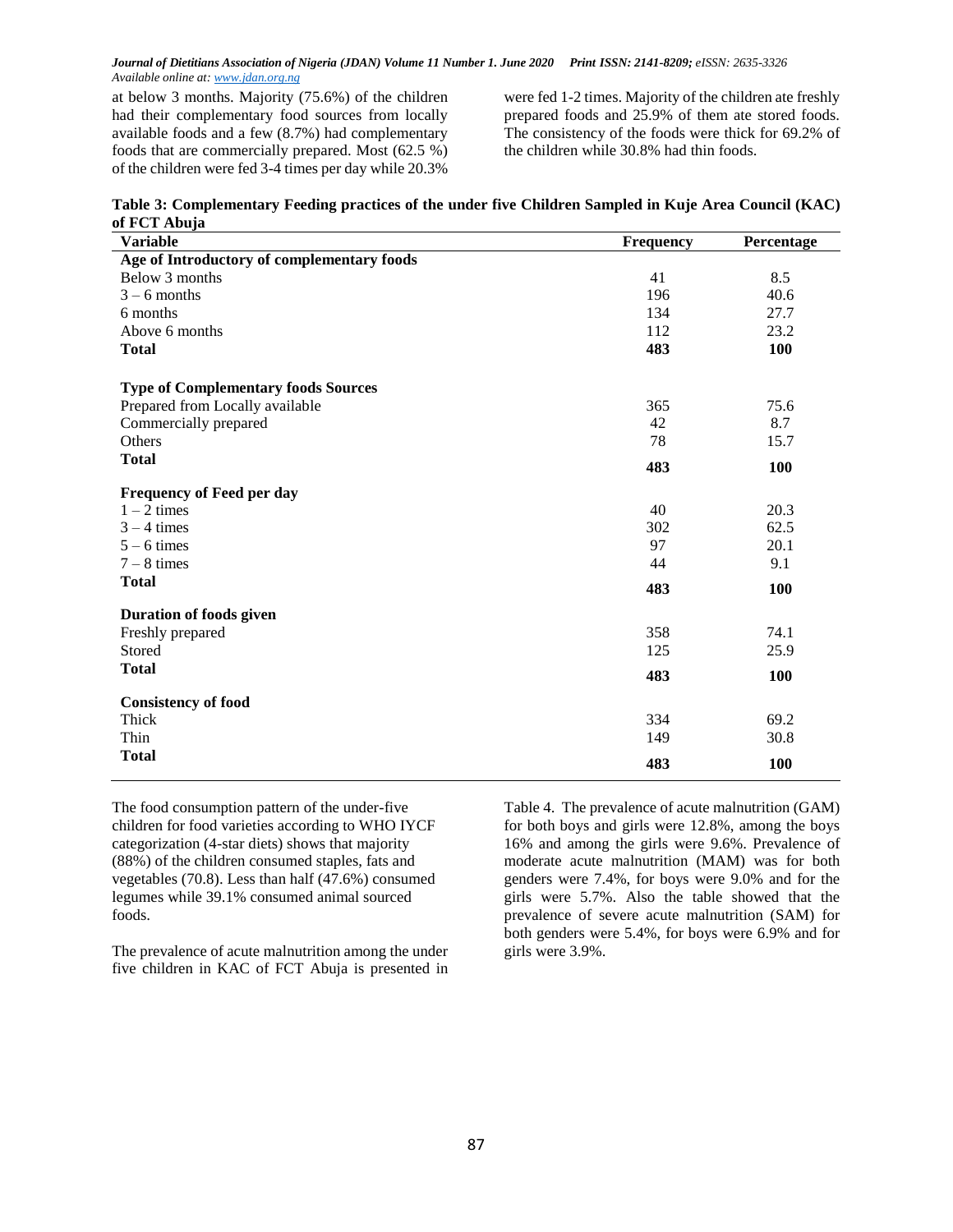**Table 4: Prevalence of Acute Malnutrition among Under five Children in Kuje Area Council Of FCT Abuja**

| <b>Prevalence</b>                                          | <b>Weight for Height</b><br>(Wasting) | <b>Weight for Age</b><br>(Underweight) | <b>Height for Age</b><br>(Stunting) |
|------------------------------------------------------------|---------------------------------------|----------------------------------------|-------------------------------------|
|                                                            | $n = 569$                             | $n = 589$                              | $n=575$                             |
|                                                            | $\mathbf{F}(\mathcal{V}_0)$           | $\mathbf{F}(\mathcal{V}_0)$            | $\mathbf{F}$ (%)                    |
| <b>Global Malnutrition</b>                                 | 73 (12.8)                             | 144 (24.4)                             | 232(40.3)                           |
| $(<-2 z-score)$                                            | $(10.3 - 15.9\% \text{ C.I.})$        | $(21.0 - 28.2\% \text{ C.I.})$         | $(35.3 - 45.5\% \text{ C.I.})$      |
| <b>Moderate</b>                                            | 42(7.4)                               | 89 (13.6)                              | 107(18.6)                           |
| <b>Malnutrition</b>                                        | $(5.4 - 10.0\% \text{ C.I.})$         | $(11.3 - 16.2\% \text{ C.I.})$         | $(15.4 - 22.2\% \text{ C.I.})$      |
| $\left(\leq -2\right)$ z-score and $\geq = -3$<br>z-score) |                                       |                                        |                                     |
| <b>Severe Malnutrition</b>                                 | 31(5.4)                               | 64 (10.9)                              | 125(21.7)                           |
| $(<$ -3 z-score)                                           | $(3.9 - 7.5\% \text{ C.I.})$          | $(8.3 - 14.1\% \text{ C.I.})$          | $(17.4 - 26.7\% \text{ C.I.})$      |

The prevalence of malnutrition based on MUAC cut off's (and/or oedema) and weight-for-height is presented in Table 5. The result indicated that the GAM for both genders was 12.1%, 12.6% was for boys and 11.6% was for girls. Also. MAM for both genders was 8.5%, 8.1% was for boys and 8.8% was for the girls. SAM for both genders was 3.6%. 4.5%

was for boys and 2.8% was for girls. The prevalence of overweight and obesity were 7.0% and 1.4% respectively. Among the boys, the prevalence of overweight were 7.6% and obesity was 1.7% while the prevalence among female children was 6.4% and 1.1% for overweight and obesity respectively.

| Table 5: Prevalence of Malnutrition Based on MUAC Cut off's (and/or Oedema) and Weight-for-Height |  |  |  |
|---------------------------------------------------------------------------------------------------|--|--|--|
|                                                                                                   |  |  |  |

| <b>Prevalence</b>                   | <b>Boys</b>                    | <b>Girls</b>                    | <b>Total</b>                    |
|-------------------------------------|--------------------------------|---------------------------------|---------------------------------|
|                                     | $\mathbf{F}(\mathcal{C})$      | $\mathbf{F}(\mathcal{V}_0)$     | $\mathbf{F}(\mathcal{V}_0)$     |
| Global Malnutrition $(< 125$ mm     | 31(12.6)                       | 29(11.6)                        | 60(12.1)                        |
| and/or oedema)                      | $(9.0-17.395\% \text{ C.I.})$  | $(9.6-15.095\% \text{ C.I.})$   | $(8.4-15.795\% \text{ C.L.})$   |
| Moderate Malnutrition $\approx 125$ | 20(8.1)                        | 22(8.8)                         | 42(8.5)                         |
| $mm$ and $>=$ 115 mm, no oedema)    | $(5.4-12.195\% \text{ C.I.})$  | $(6.5-10.995\% \text{ C.I.})$   | $(6.1-12.495\% \text{ C.I.})$   |
| Severe Malnutrition $(< 115$ mm     | 11(4.5)                        | 7(2.8)                          | 18(3.6)                         |
| and/or oedema)                      | $(2.2 - 8.795\% \text{ C.I.})$ | $(2.2 - 6.095\% \text{ C.I.})$  | $(1.2 - 6.295\% \text{ C.I.})$  |
| Overweight (WHZ $> +2$ z-score)     | 22(7.6)                        | 18(6.4)                         | 40(7.0)                         |
|                                     | $(5.0-11.595\% \text{ C.I.})$  | $(4.0 - 10.295\% \text{ C.I.})$ | $(4.8 - 10.195\% \text{ C.I.})$ |
| Obesity (WHZ $> +3$ z-score)        | 5(1.7)                         | 3(1.1)                          | 8 (1.4)                         |
|                                     | $(0.7 - 4.095\% \text{ C.I.})$ | $(0.3 - 3.495\% \text{ C.I.})$  | $(0.7 - 2.695\% \text{ C.I.})$  |

MUAC = Mid-Upper Arm Measurement (Boys [n=246], Girls [n=251], Total [n=497]). WHZ = Weight-for-Height Z-Score (Boys [n=288], Girls  $[n=281]$ , Total  $[n=569]$ 

The determinants of malnutrition amongst under-five children in Kuje Area Council (KAC) of FCT Abuja are presented in Table 6. It shows statistically some key determinant of malnutrition amongst under-five children in Kuje Area Council (KAC) of FCT Abuja. The table revealed that with the exception of the variables, monthly income, educational and marital status, all other parameter tested in this study were found to be statistically significant in affecting the child's nutritional status. The variables which were statistically significant at  $p < 0.05$  include: Child left in the care of another child (younger than 14 years old), place of delivery, immunization status of the child, early initiation to breastfeeding, use of colostrum, and age of child. Other key determinant of malnutrition includes, dietary diversity, amongst others.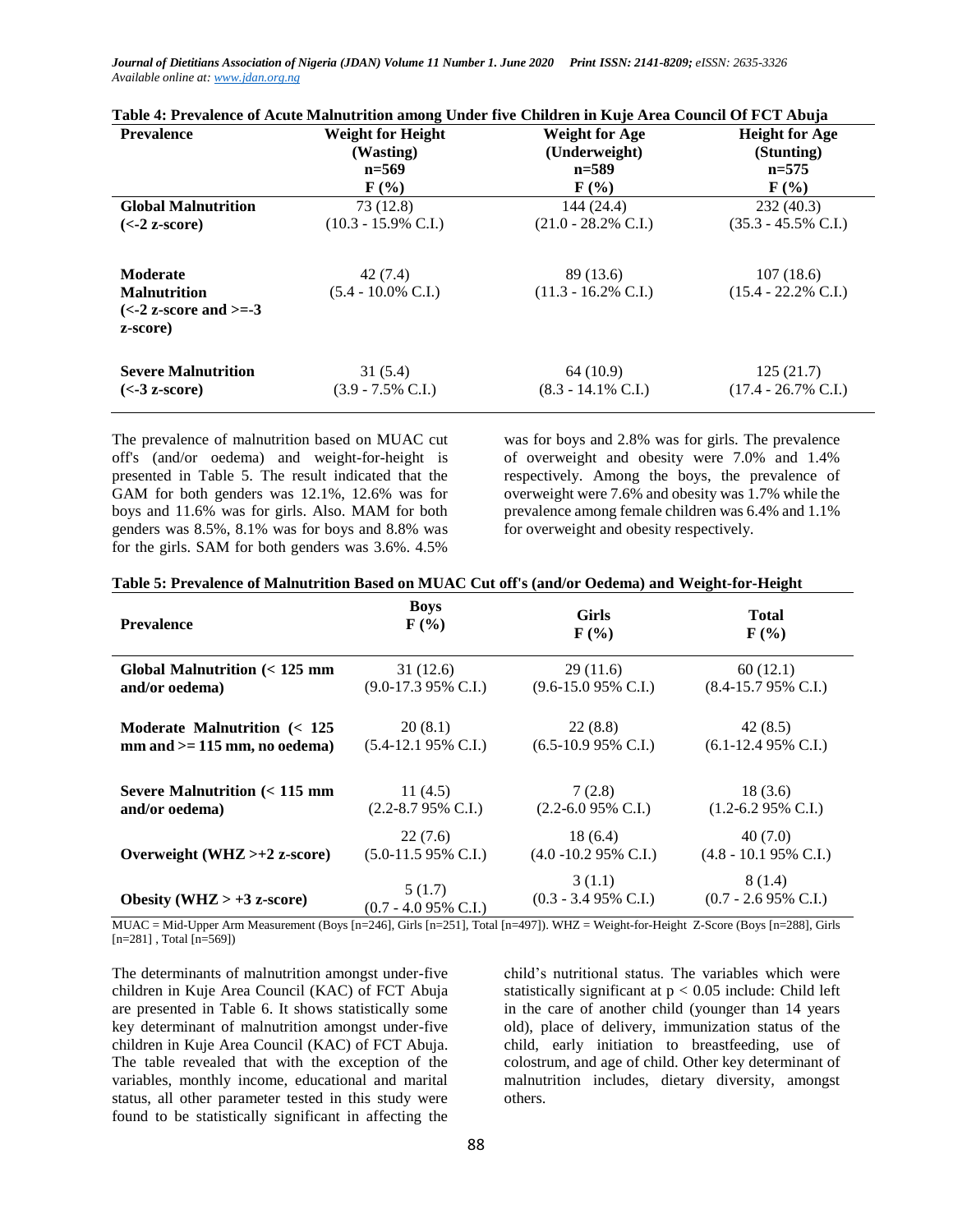| <b>Variables</b>                           | <b>Significant</b> | Coefficient |
|--------------------------------------------|--------------------|-------------|
|                                            | Level (p-value)    | Value $(r)$ |
| De-worming Tablet Intake                   | 0.000              | $-.198$     |
| Vitamin A Supplementation                  | 0.000              | $-.169$     |
| Animal Sourced Food Consumption            | 0.000              | $-.160$     |
| <b>Formal Education Access</b>             | 0.001              | $-.141$     |
| Household Vegetables Consumption           | 0.006              | $-.117$     |
| Vegetable Foods Per Week                   | 0.010              | $-.109$     |
| <b>Fruits Per Week</b>                     | 0.011              | $-.107$     |
| Place Of Delivery                          | 0.013              | $-.104$     |
| Child Left in The Care of Another Child    | 0.221              | .036        |
| (Younger Than 14 Years Old)                |                    |             |
| Household Estimated Expenditure On Food    | 0.023              | .093        |
| Main Material Of Outside Wall Of Household | 0.005              | .119        |
| Household Estimated Income                 | 0.000              | .167        |
| Main Material Of Floor Of Household        | 0.000              | .179        |
| <b>Estimated Monthly Income</b>            | 0.000              | .184        |

| Table 6: Determinants of Malnutrition amongst Under Five Children in Kuje Area Council (KAC) of FCT |  |  |  |  |  |
|-----------------------------------------------------------------------------------------------------|--|--|--|--|--|
| Abuja                                                                                               |  |  |  |  |  |

## **DISCUSSION**

The present study gave an insight on the infant and young child feeding practices and prevalence of malnutrition in Kuje Area Council of FCT, Abuja. The present study revealed that 96.7% of children in KAC had ever been breastfed. This is comparable (96.1%) to that reported in 2018 National Nutrition and Health Survey for infants and young children ever breastfed in FCT (12). A study on infant and young child feeding practices in two local government in Ekiti state reported 100% of the infant and young children had been breastfed (13). Early initiation of breastfeeding within the first 30 minutes to 1 hour of birth is highly desirable. In the present study, a total of 30.6% mothers initiated breastfeeding within the first hour after delivery. This finding is low compared to 87% reported by Olodu et al. in a study on nutritional status of under-five children born to teenage mothers in an urban setting, south-western Nigeria (1) but higher than the national (19.2%) and state (11.9%) indices of children breastfed in the first hour of birth (12). Initiation of breastfeeding within the first hour after delivery promotes bonding between mother and child and hence gives the mother a sense of satisfaction (14). Late initiation of breastfeeding prevents infants from assessing colostrum which has anti-infective properties and exposes the infants to unnecessary death (13).

Feeds given to infants before initiation of breastfeeding have been shown to delay the initiation of breastfeeding and increase the risk of illness and newborn mortality (3). Pre-lacteal feeds fills the infants' stomach quickly and interferes with sucking and makes breastfeeding more difficult to establish (15). Consequently, this can decrease breast milk production and provides an avenue for early

discontinuation of exclusive breastfeeding (16). Prelacteal feeding assumes top position of harmful traditional feeding practices of global public health concerns (17). In the present study, the prevalence of pre-lacteal feeding was 45.5%. This result is comparable (49.8%) to the prevalence of pre-lacteal feeding in urban Nigeria but lower than the prevalence (66.4%) in rural Nigeria (18). This finding is also higher than those reported in similar studies (14.2%) (17), (10.8%) (19), (20.6%) (20) and 26.3% (15) but lower than 85.2% reported in a study conducted in rural northern Nigeria (21). This disparity in the prevalence of pre-lacteal feeding can be attributed to culture, religion and traditional beliefs in different regions of the world.

The benefits of colostrum to infants cannot be overemphasized. Colostrum contains growth factors and protective proteins as well as serves as an infant's first immunization against bacterial, viral, fungal and protozoa infection (19,22). Despite the immense benefits of colostrum to infants, many still discard it for various reasons (23). Colostrum was fed by 69.8% of mothers sampled in the present study. This result is low compared two studies conducted in Ethiopia where 88% and 74.4% of mothers were reported to have fed their infants colostrum at birth (19,22). A study conducted in Nnewi South east Nigeria reported 88.5% of mothers to have fed colostrum to their infants. Prelacteal feeding is positively associated with colostrum avoidance and late initiation of breastfeeding (19). Mothers who consider colostrum as bad for their baby are more likely to introduce prelacteal feeds, taking more time to discard the colostrum and initiating breast feeding later (24).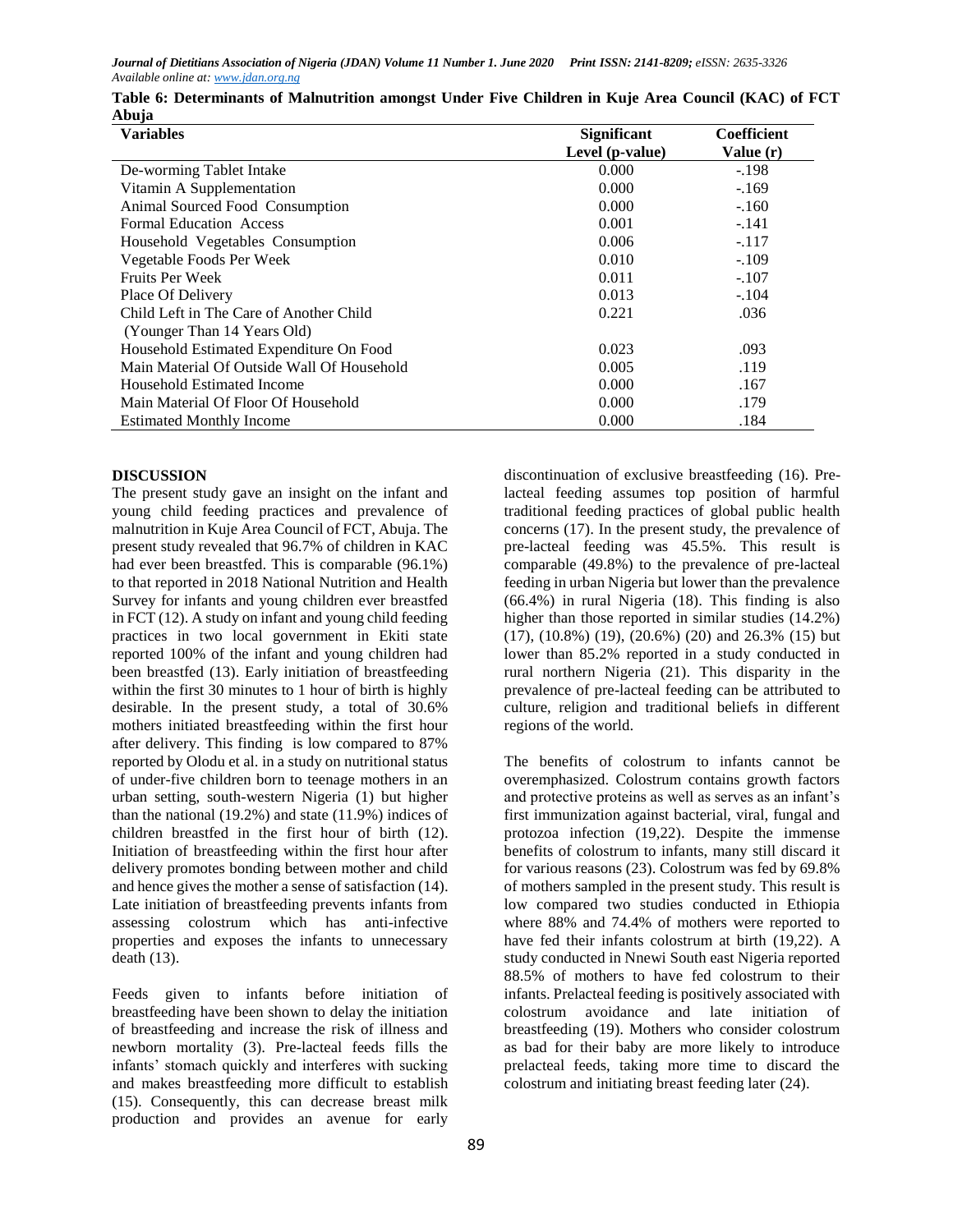Exclusive breastfeeding involves feeding only breast milk to infants without supplementation of any type of foods or drinks, except vitamins, minerals and necessary medications up to the age of 6 months (25). The practice of exclusive breastfeeding in the study area was found to be 22.4%. This prevalence is lower than the WHO recommendation of 50% (25). Despite the importance of exclusive breastfeeding, only 28% of infants under 6 months of age were reported to have been exclusively breastfed in the 2018 Nigerian national nutrition health survey while 34.7% of infants were exclusively breast fed in the entire North central region. The result of the present study is in discordance with study carried out in Nnewi south-east Nigeria, Egor local government area of Edo state, Nigeria and in Southwest Nigeria where 33.5%, 36.6% and 27.4% of the mothers surveyed practiced exclusive breastfeeding (13,26,27).

WHO recommends that infants start receiving complementary foods at 6 months of age in addition to breast milk, initially  $2 - 3$  times a day between 6-8 months, increasing to  $3 - 4$  times daily between  $9 - 11$ months and  $12 - 24$  months with additional nutritious snacks offered  $1 - 2$  times daily (28). Timely initiation of complementary foods remain a challenge as most Nigerian infants are introduced to complementary foods too early or later in life. Early introduction to complementary foods, reduces the quantity of breast milk consumed by the infant and hence deprives them of the many benefits of breast milk (27). Premature introduction of complementary foods before 4 months of age has been associated with childhood overweight, increased risk of diarrheal disease, food allergies and iron and zinc deficiencies (29,30). Late initiation (after 6 months) of nutritious complementary foods especially in low income countries has been linked with micronutrient deficiencies (2,31). Eight point five percent of infants below three months of age in the present study were introduced to complementary foods before three months of age, 40.6% between 3 – 6 months and 23.2% after 6 months. A study in Ijero and Ikole local government area of Ekiti state reported 69.5% of infants to have been introduced to complementary feeding at 6 months of age (13). This is high compared to the present study. The reported finding is also inconsistent with other studies in Lagos (47.9%) (32) and Cross River (25%) State, Nigeria (33).

With regards to the quality of complementary foods, most are prepared from locally available sources consisting mostly of starchy grains which have low nutrient density. In the context of the present study, 75.6% made infant complementary foods from locally available sources while 8.7% used commercially prepared foods. A diet lacking in essential nutrients predisposes young children to stunting in early life

(7,34). Hence, complementary feeding process has been associated with major changes in both macronutrients and micronutrient intake of children resulting in malnutrition (33). Minimum dietary diversity (eating from at least four food groups out of seven) in the present study was low as majority (88%) of infants were fed mainly starch based staples, fats and oils (70.8%) as these are inexpensive compared to animal source proteins, legumes and seeds as well as fruits. In a study among mothers of under-five in Lagos, only 16% of children between 6 and 9 months and 65.6% of children above 9 months of age attained the minimum dietary diversity. A study on trends of complementary feeding indicators in Nigeria showed that among educated mothers, minimum dietary diversity depreciated from 33% to 24% (35). Udoh and Amodu in their study on complementary feeding practice reported the minimum dietary diversity among infants 6-8 months and 9-11 months of age to be 25.5% and 43.2% respectively (33). Many studies in Nigeria and other low income countries have recorded a poor dietary diversity of meals fed to infants and young children (4,6,32,36). Low dietary diversity in the present study can be as a result of low income status of the parents, culture or religious beliefs.

A report on nutrition and mortality survey in Borno State by Save the Children International showed that the prevalence of global, moderate and severe malnutrition were 15.7%, 11.4% and 4.2% respectively (37). This prevalence is higher than that reported in the 2018 National Nutrition and Health Survey (NNHS). National prevalence of GAM for Nigeria among children aged 6-59 months was 7%  $(6.5 - 7.5: 95\% \text{ CI})$  while moderate and severe acute malnutrition were  $5.5\%$  (5.1 – 6.0; 95% CI) and 1.5%  $(1.3 - 1.7: 95\% \text{ CI})$  respectively  $(8)$ . In the Federal Capital Territory, the prevalence rate of global acute malnutrition was estimated at  $5.5\%$  (2.8 – 10.3: 95%) CI) (8). Using the mid-upper arm circumference (MUAC), GAM prevalence was estimated at 12.1% (8.4-15.7 95% C.I.), MAM (8.5%) (6.1-12.4 95% C.I.) and SAM (3.6%) (1.2-6.2 95% C.I.) With the prevalence being more in males than in females. This finding is in discordance with a study carried out in Borno state where the GAM, MAM and SAM prevalence were 9.0% (6.2 – 12.8 95% CI), 5.9% (3.8  $-$  8.9 95% CI) and 3.1% (1.9 – 4.9 95% CI) respectively (37). The same study reported a higher prevalence of GAM, MAM and SAM among females than the males under five years, though no significant difference was reported (37). Overweight and obesity prevalence were 7% (4.8 - 10.1:95% C.I.) and 1.4 (0.7 - 2.6 95% C.I.) respectively. This is higher than the overweight prevalence rate of 1.5% in a study in Okrika town, Port Harcourt, Nigeria (38). Overweight and obesity in the present study was more prevalent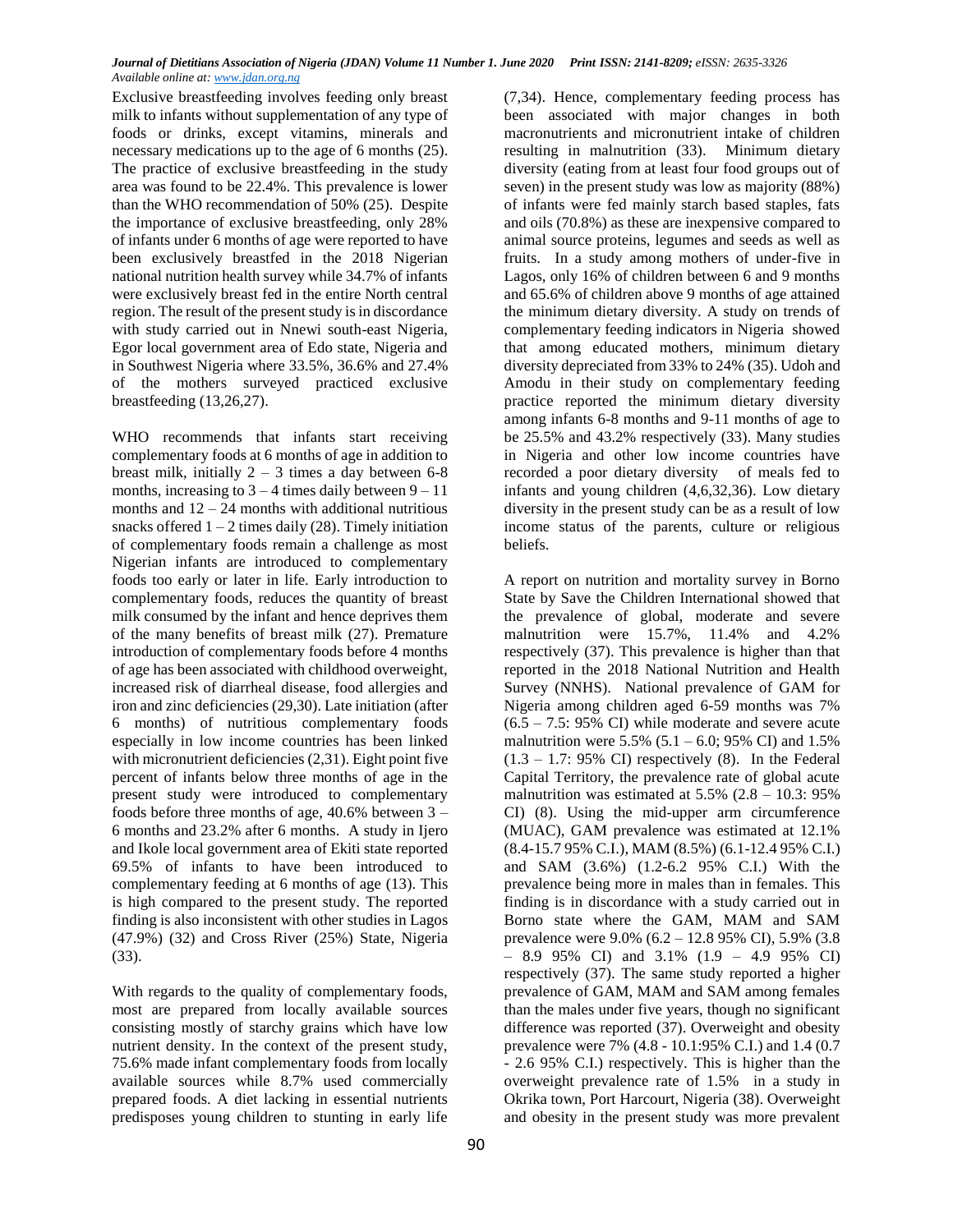among boys than girls. This is comparable to a finding in Kenya where it was reported that males consistently had better caloric intake compared to the females (39).

### **CONCLUSION**

Infant and young child feeding practices in the study area is poor. There is a high prevalence of double burden of malnutrition among under-five children in Kuje Area Council with multifactorial determinants. These findings reinforce the importance of proper infant and child feeding practices and appropriate maternal care in prevention of malnutrition.

### **REFERENCES**

- 1. Olodu M., Adeyemi A., Olowookere S., and Esimai O. (2019). Nutritional status of under-five children born to teenage mothers in an urban setting, south -western Nigeria. *BMC Res Notes* 2019:116
- 2. WHO and UNICEF .(2003). Global strategy for infant and young child feeding. Geneva
- 3. World Health Organization (nd). Infant and Young Child Feeding. World Health Organization, Geneva.
- 4. Palupi I., Meltica S.R., and Faza F. (2019). Feeding Practices and Nutritional Status Among Children Under Five Years of Age in Sleman Distric, Yogyakarta, Indonesia. *Pakistan J Nutr* 18:888–894
- 5. Kassa, M.T., Haji Y., and Ebrahim J. (2015). Appropriate complementary feeding practices and associated factors among mothers of children aged 6-23 months in Souther Ethiopia. *BMC Pediatr* 16:
- 6. Demilew Y., Tafere T., and Abitew D. (2017). Infant and young child feeding practice among mothers with 0-24 months old children in Slum areas of Bashir Dar City, Ethiopia. *Int Breastfeed J* 12:1–9
- 7. Shrimpton R., Victora C. G., de Onis M., Lima R. C., Blössner M., and Clugston G. (2001). Worldwide timing of growth faltering: implications for nutritional interventions. *Pediatrics*, *107*(5), E75. https://doi.org/10.1542/peds.107.5.e75
- 8. National Bureau of Statistics. (2018). National Nutrition and Health Survey; Report on the Nutrition and Health Situation of Nigeria. Abuja: Nigeria.
- 9. UNICEF. (2019). The State of th World's Children 2019: Children, food and nutrition. Nigeria
- 10. Anoshirike C., Ejeogo C., Nwosu O., Maduforo A., and Nnoka K. (2014). Infant feeding practices among mothers and their infants attending maternal and child health in Enugu, Nigeria. *Niger J Biol Agric Healthc* 4:130–139
- 11. Ayogu R.N.B., Afiaenyi I.C., Madukwe E.U.,

and Udenta E.A. (2018). Prevalence and predictors of under-nutrition among school children in a rural South-eastern Nigerian Community: a cross sectional study. *BMC Public Health* 18: https://doi.org/https://doi.org/10.1186/s12889-

018-5479-5 RESEARCH

- 12. National Bureau of Statistics. (2018). Report on the Nutrition and Health Situation of Nigeria. Nigeria
- 13. Omotoye F. and Adesanmi R. (2019). Infant and Young Child Feeding Practices in Two Local Government Areas in Southwest, Nigeria. *J Food Sci Nutr Res* 2:136–145
- 14. Umar A. and Oche M. (2013). Breastfeeding and weaning practices in an urban slim, North western Nigerai. *Int J Trop Dis Heal* 3:114–125
- 15. Ogundele T., Ogundele O., and Adegoke I. (2019). Determinants of pre-lacteal feeding practices among mothers of children aged less than 24 months in Ile-Ife Southwest Nigeria: a community cross-sectional study. *Panafrican Med J* 34:. https://doi.org/10.11604/pamj.2019.34.172.1764  $\mathcal{D}_{\mathcal{L}}$
- 16. Belachew A., Kahsay A., and Abebe Y. (2016) Individual and community level factors associated with introduction of prelacteal feeding in Ethiopia. *Arch Public Heal* 74:
- 17. Argaw M, Asfaw M, Ayalew M, et al (2019) Factors associated with prelacteal feeding practices in Dibre Berhan district, North Shoa, Central Ethiopia: a cross-sectional communitybased study. *BMC Nutr* 2019:14
- 18. Berde A, Yalcin S, Ozcebe H, et al (2017) Determinants of pre-lacteal feeding practices in urban and rural Nigeria; a population based cross-sectional study using the 2013 Nigeria demographic and health survey data. *Afr Health Sci* 17:690–699
- 19. Yimer N, Liben M (2018) Effects of home delivery on colostrum avoidance practices in North Wollo zone, and urban setting, Ethiopia: a cross sectional study. *J Heal Popul Nutr* 37:. https://doi.org/10.1186/s41043-018-0134-4
- 20. Amele E, Demissie B, Desta K, and Woldemariam E. (2019). Prelacteal feeding practice and its associated factors among mothers of children age less than 24 months old in Southern Ethiopia. *Ital J Peadiatrics* 2019:15. https://doi.org/https://doi.org.10.1186/s13052- 019-0606-3
- 21. Jimoh A.O., Adaji S.E., Adelaiye H.A., Olorukooba A.A., Garba C., Mfuh A.L., Bawa U., Idris S., and Shittu O.S. (2018). Factors associated with prelacteal feeding practices in a rural northern Nigerian setting. *South African Journal of Clinical Nutrition* 31:37–42.